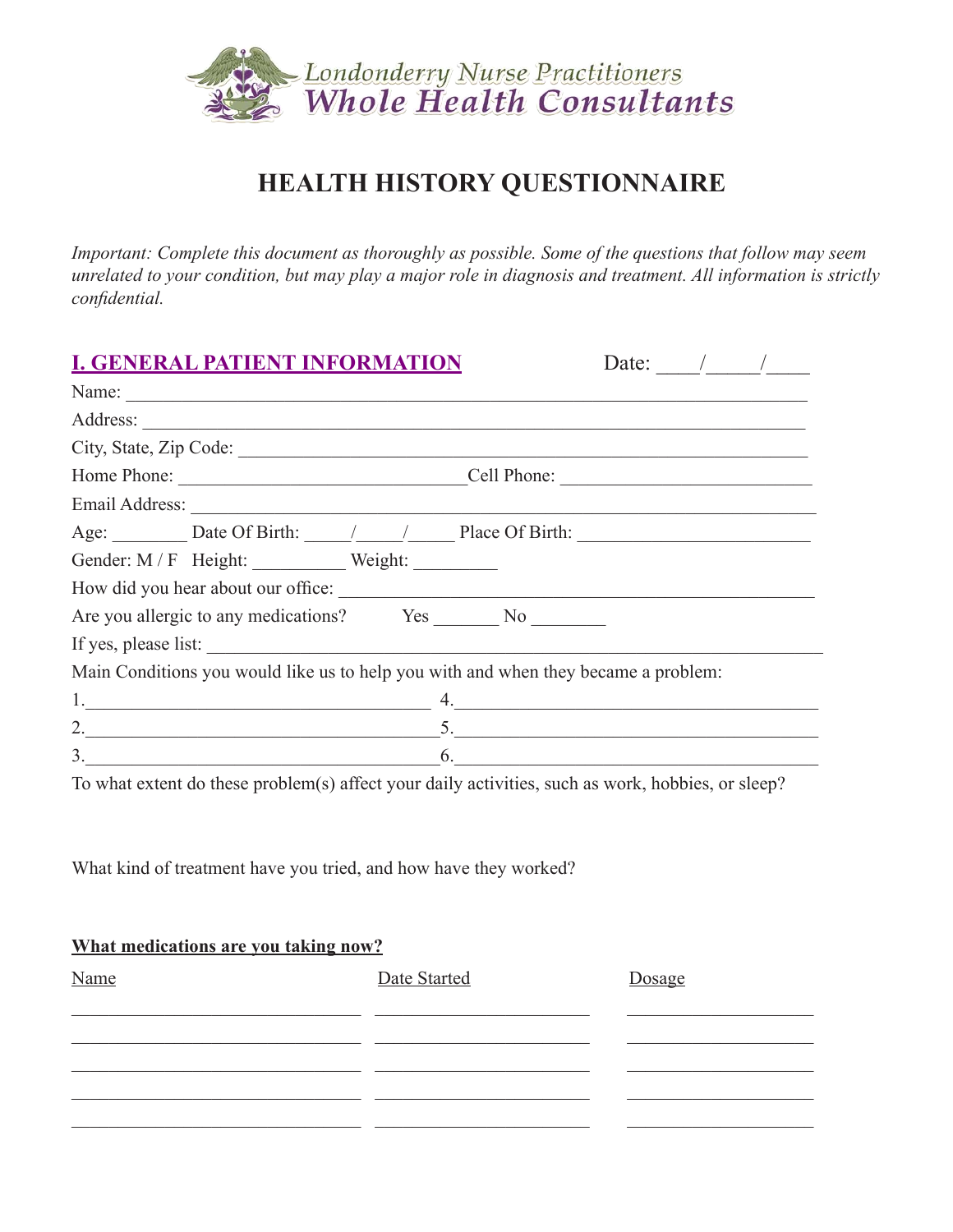### **List all Vitamins, Minerals and other Nutritional Supplements that you are taking now:**

 $\_$  , and the set of the set of the set of the set of the set of the set of the set of the set of the set of the set of the set of the set of the set of the set of the set of the set of the set of the set of the set of th

| Name | Date Started | Dosage |
|------|--------------|--------|
|      |              |        |
|      |              |        |
|      |              |        |
|      |              |        |
|      |              |        |

## **II. PAST MEDICAL HISTORY**

**Indicate any you have had in the past, if so when**:

| $\Box$ Anemia                   | $\Box$ Diabetes            | $\Box$ Hepatitis        | $\Box$ Polio           |
|---------------------------------|----------------------------|-------------------------|------------------------|
| $\Box$ Arthritis                | $\Box$ Emphysema           | $\Box$ High Cholesterol | $\Box$ Paralysis       |
| $\Box$ Asthma                   | $\Box$ Epilepsy            | $\Box$ Irritable Bowel  | $\Box$ Rheumatic Fever |
| $\Box$ Bronchitis               | $\Box$ Gall stones         | $\Box$ Jaundice         | $\Box$ Sinusitis       |
| $\Box$ Bleeding Tendency        | $\Box$ Glaucoma            | $\Box$ Kidney Stones    | $\Box$ Syphilis        |
| $\Box$ Cancer                   | $\Box$ Gonorrhea           | $\Box$ Mononucleosis    | $\Box$ Sleep Apnea     |
| $\Box$ CVA (Stroke)             | $\Box$ Heart Attack        | $\Box$ Meningitis       | $\Box$ Tuberculosis    |
| $\Box$ Chicken Pox              | $\Box$ Heart Disease       | $\Box$ Migraines        | $\Box$ Thyroid Disease |
| $\Box$ Chronic fatigue syndrome | $\Box$ HIV/AIDS            | $\Box$ Measles          | $\Box$ Vein Condition  |
| $\Box$ Crohn's Disease          | $\Box$ High Blood Pressure | $\Box$ Pneumonia        |                        |

## Other: \_\_\_\_\_\_\_\_\_\_\_\_\_\_\_\_\_\_\_\_\_\_\_\_\_\_\_\_\_\_\_\_\_\_\_\_\_\_\_\_\_\_\_\_\_\_\_\_\_\_\_\_\_\_\_\_\_\_\_\_\_\_\_\_\_\_\_\_\_\_\_\_\_\_\_\_\_\_

## **Immunizations:**

| $\Box$ Anthrax   | $\Box$ Diphtheria   | $\Box$ Hepatitis A | $\Box$ Hepatitis B  | $\Box$ HIB                        | $\Box$ HPV        |
|------------------|---------------------|--------------------|---------------------|-----------------------------------|-------------------|
| $\Box$ Influenza | $\Box$ Yellow fever | $\Box$ Lyme        | $\Box$ Measles      | $\Box$ Meningococcal $\Box$ Mumps |                   |
| $\Box$ Pertussis | $\Box$ Pneumococcal | $\Box$ Polio       | $\Box$ Rabies       | $\Box$ Rotavirus                  | $\Box$ Rubella    |
| $\Box$ Shingles  | $\Box$ Smallpox     | $\Box$ Tetanus     | $\Box$ Tuberculosis | $\Box$ Typhoid                    | $\Box$ Chickenpox |
|                  |                     |                    |                     |                                   |                   |

Other: \_\_\_\_\_\_\_\_\_\_\_\_\_\_\_\_\_\_\_\_\_\_\_\_\_\_\_\_\_\_\_\_\_\_\_\_\_\_\_\_\_\_\_\_\_\_\_\_\_\_\_\_\_\_\_\_\_\_\_\_\_\_\_\_\_\_\_\_\_\_\_\_\_\_\_\_\_

#### **Indicate any injuries and when:**

| $\Box$ Back injury      |  |
|-------------------------|--|
| $\Box$ Head Injury      |  |
| $\Box$ Neck Injury      |  |
| $\Box$ Other (describe) |  |

#### **Indicate any Diagnostic studies or Operations and when:**

| $\Box$ Colonoscopy    | $\Box$ Gall Bladder     |
|-----------------------|-------------------------|
| $\Box$ Mammography    | $\Box$ Hysterectomy     |
| $\Box$ Sigmoidoscopy  | $\Box$ Tonsillectomy    |
| $\Box$ Appendectomy   | $\Box$ Other (describe) |
| $\Box$ Dental Surgery | $\Box$ Other (describe) |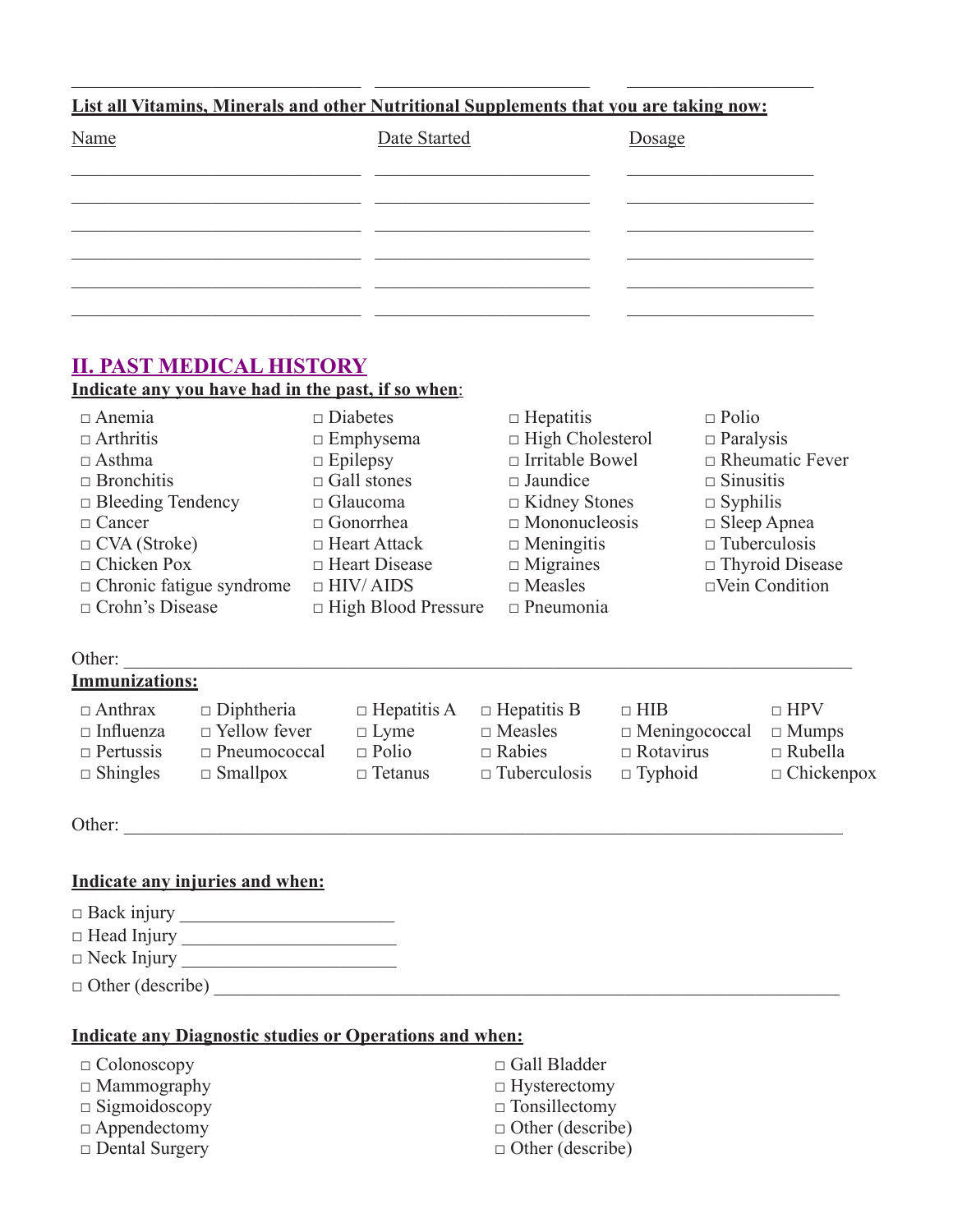## **How often have you taken Antibiotics?**

|                   | -3 | $4-6$ | $7-9$ | 10-12 | 13-15 | $16 - 18$ |
|-------------------|----|-------|-------|-------|-------|-----------|
| Infancy/Childhood |    |       |       |       |       |           |
| Teen              |    |       |       |       |       |           |
| Adult             |    |       |       |       |       |           |
|                   |    |       |       |       |       |           |

| <u>How often have vou taken oral steroids (e.g. Cortisone, Prednisone, etc.):</u> |     |       |     |           |       |           |
|-----------------------------------------------------------------------------------|-----|-------|-----|-----------|-------|-----------|
|                                                                                   | 1-3 | $4-6$ | 7-9 | $10 - 12$ | 13-15 | $16 - 18$ |
| Infancy/Childhood                                                                 |     |       |     |           |       |           |
| Teen                                                                              |     |       |     |           |       |           |
| Adult                                                                             |     |       |     |           |       |           |

## **III. PATIENT PROFILE**

### **Using the table below please describe your physical activity:**

| <b>Activity</b>                                             | <b>Type/Intensity</b> | $#$ Days per<br>week | <b>Duration</b><br>(minutes) |
|-------------------------------------------------------------|-----------------------|----------------------|------------------------------|
| Stretching/Yoga                                             |                       |                      |                              |
| Cardio/Aerobics<br>(Walking, Jogging, Biking, etc.)         |                       |                      |                              |
| <b>Strength Training</b><br>(Weight lifting, Pilates, etc.) |                       |                      |                              |
| Sports or leisure                                           |                       |                      |                              |
| Other (specify/describe)                                    |                       |                      |                              |

## **Do you follow a special diet/ nutritional program, check all that apply:**

| $\Box$ Low Fat     | $\Box$ Dairy Free | $\Box$ No Wheat     | $\Box$ Vegan       | $\Box$ Low Sodium |
|--------------------|-------------------|---------------------|--------------------|-------------------|
| $\Box$ Gluten Free | $\Box$ Vegetarian | $\Box$ High Protein | $\Box$ Weight Loss | $\Box$ Diabetic   |

## **Please indicate the beverages you drink, and how often you drink them:**

| <b>Beverage Type</b>                                 | <b>Daily Amount</b> | <b>Weekly Amount</b> | <b>Monthly Amount</b> |
|------------------------------------------------------|---------------------|----------------------|-----------------------|
| Example:                                             | $2 - 8$ oz cups     |                      |                       |
| Coffee: $\blacksquare$ reg $\Box$ decaf $\Box$ latte |                     |                      |                       |
| Water: $\Box$ tap $\Box$ filtered $\Box$ bottled     |                     |                      |                       |
| Coffee: $\Box$ reg. $\Box$ decaf $\Box$ latte        |                     |                      |                       |
| Tea: what type $(s)$ ?                               |                     |                      |                       |
| Juice: $\Box$ natural $\Box$ fruit drinks            |                     |                      |                       |
| Soda: $\Box$ regular $\Box$ diet                     |                     |                      |                       |
| Milk: $\Box$ whole $\Box$ 2% $\Box$ 1% $\Box$ skim   |                     |                      |                       |
| Milk Alternative: type                               |                     |                      |                       |
| Alcohol: $\Box$ wine $\Box$ beer $\Box$ liquor       |                     |                      |                       |
| Other:                                               |                     |                      |                       |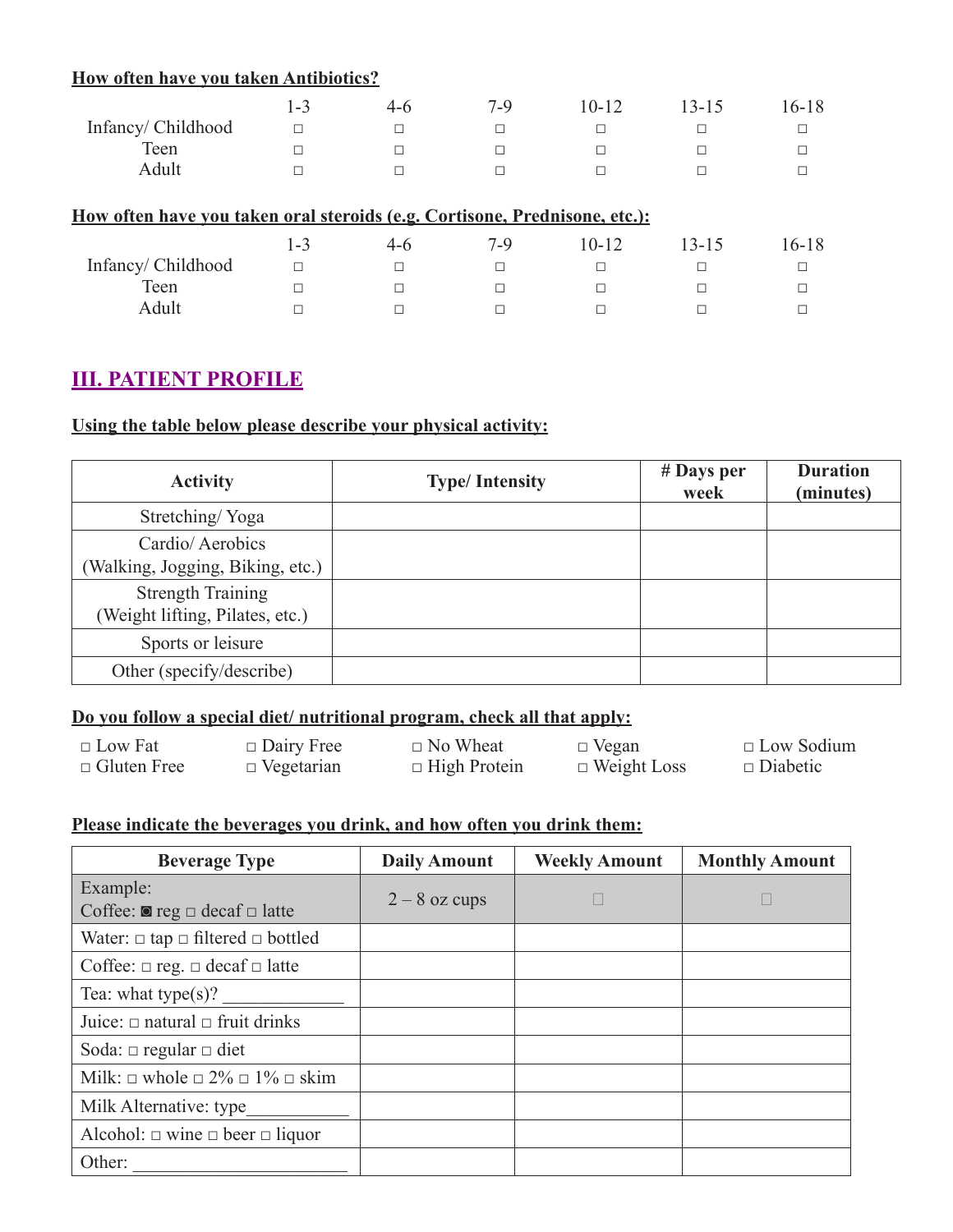#### **Please indicate the frequency that you eat the following:**

|                                      |        | $2 - 3$  | $\mathbf{1}$ | $2 - 3$ | $\mathbf{1}$ | $2 - 3$   |
|--------------------------------------|--------|----------|--------------|---------|--------------|-----------|
| How often do you eat:                |        | times/mo | time/wk      | time/wk | times/day    | times/day |
| Fast food                            | $\Box$ | $\Box$   | $\Box$       | $\Box$  | П            | $\Box$    |
| Restaurant food                      | $\Box$ | $\Box$   | $\Box$       | $\Box$  | $\Box$       | $\Box$    |
| Vending machine food                 | $\Box$ | $\Box$   | $\Box$       | $\Box$  | $\Box$       | $\Box$    |
| Cafeteria or buffet food             | $\Box$ | $\Box$   | $\Box$       | $\Box$  | $\Box$       | $\Box$    |
| Frozen meals                         | $\Box$ | $\Box$   | $\Box$       | $\Box$  | $\Box$       | $\Box$    |
| Home-cooked meals                    | $\Box$ | $\Box$   | $\Box$       | $\Box$  | $\Box$       | $\Box$    |
| Leftovers                            | $\Box$ | $\Box$   | $\Box$       | $\Box$  | $\Box$       | $\Box$    |
| Beef (hamburgers, steak, etc)        | $\Box$ | $\Box$   | $\Box$       | $\Box$  | $\Box$       | $\Box$    |
| Pork (chop, loin, ham, bacon)        | $\Box$ | $\Box$   | $\Box$       | $\Box$  | $\Box$       | $\Box$    |
| Liver                                | $\Box$ | $\Box$   | $\Box$       | $\Box$  | $\Box$       | $\Box$    |
| Lamb                                 | $\Box$ | $\Box$   | $\Box$       | $\Box$  | $\Box$       | $\Box$    |
| Poultry (chicken, turkey, etc)       | $\Box$ | $\Box$   | $\Box$       | $\Box$  | $\Box$       | $\Box$    |
| Deli meat, type:                     | $\Box$ | $\Box$   | $\Box$       | $\Box$  | $\Box$       | $\Box$    |
| Fish type:                           | $\Box$ | $\Box$   | $\Box$       | $\Box$  | $\Box$       | $\Box$    |
| Soy foods, type:                     | $\Box$ | $\Box$   | $\Box$       | $\Box$  | $\Box$       | $\Box$    |
| Beans, type:                         | $\Box$ | $\Box$   | $\Box$       | $\Box$  | $\Box$       | $\Box$    |
| Crackers, type:                      | $\Box$ | $\Box$   | $\Box$       | $\Box$  | $\Box$       | $\Box$    |
| Cookies, cake, muffins               | $\Box$ | $\Box$   | $\Box$       | $\Box$  | $\Box$       | $\Box$    |
| Whole grains, type:                  | $\Box$ | $\Box$   | $\Box$       | $\Box$  | $\Box$       | $\Box$    |
| Fresh/raw vegetables                 | $\Box$ | $\Box$   | $\Box$       | $\Box$  | $\Box$       | $\Box$    |
| Cooked vegetables                    | $\Box$ | $\Box$   | $\Box$       | $\Box$  | $\Box$       | $\Box$    |
| Fruit, fresh or frozen               | $\Box$ | $\Box$   | $\Box$       | $\Box$  | $\Box$       | $\Box$    |
| Canned vegetables or fruit           | $\Box$ | $\Box$   | $\Box$       | $\Box$  | $\Box$       | $\Box$    |
| Margarine                            | $\Box$ | $\Box$   | $\Box$       | $\Box$  | $\Box$       | $\Box$    |
| Dairy (milk, yogurt, cheese, butter) | $\Box$ | $\Box$   | $\Box$       | $\Box$  | $\Box$       | $\Box$    |
| French fries                         | $\Box$ | $\Box$   | $\Box$       | $\Box$  | $\Box$       | $\Box$    |
| Fried meat (chicken, fish)           | $\Box$ | $\Box$   | $\Box$       | $\Box$  | $\Box$       | $\Box$    |
| Foods w/added sweeteners/sugars      |        |          |              |         |              |           |
| Type:                                | $\Box$ | $\Box$   | $\Box$       | $\Box$  | $\Box$       | $\Box$    |
| Artificial sweeteners                |        |          |              |         |              |           |
| type:                                | $\Box$ | $\Box$   | $\Box$       | $\Box$  | $\Box$       | $\Box$    |
| <b>Meal Replacements</b><br>Type:    | $\Box$ | $\Box$   | $\Box$       | $\Box$  | $\Box$       | $\Box$    |

#### **Do you have intestinal gas?**

□ Daily □ Excessive □ Foul smelling □Occasionally □ Present with pain □ Little odor

## **Weight History**

| Would you like to be weighed today? $\Box$ Yes $\Box$ No |  |
|----------------------------------------------------------|--|
|----------------------------------------------------------|--|

Height \_\_\_\_\_\_\_\_\_\_ Weight \_\_\_\_\_\_\_\_\_\_ Desired Body Weight \_\_\_\_\_\_\_\_\_\_\_

Highest Adult Weight \_\_\_\_\_\_\_\_\_ When? \_\_\_\_\_\_\_\_\_ Weight 1 year ago \_\_\_\_\_\_\_\_\_\_\_\_\_\_\_

Have you had any recent changes in your weight that you are concerned about?  $\Box$  Yes  $\Box$  No If yes, please explain: \_\_\_\_\_\_\_\_\_\_\_\_\_\_\_\_\_\_\_\_\_\_\_\_\_\_\_\_\_\_\_\_\_\_\_\_\_\_\_\_\_\_\_\_\_\_\_\_\_\_\_\_\_\_\_\_\_\_\_\_\_\_\_\_\_\_\_\_\_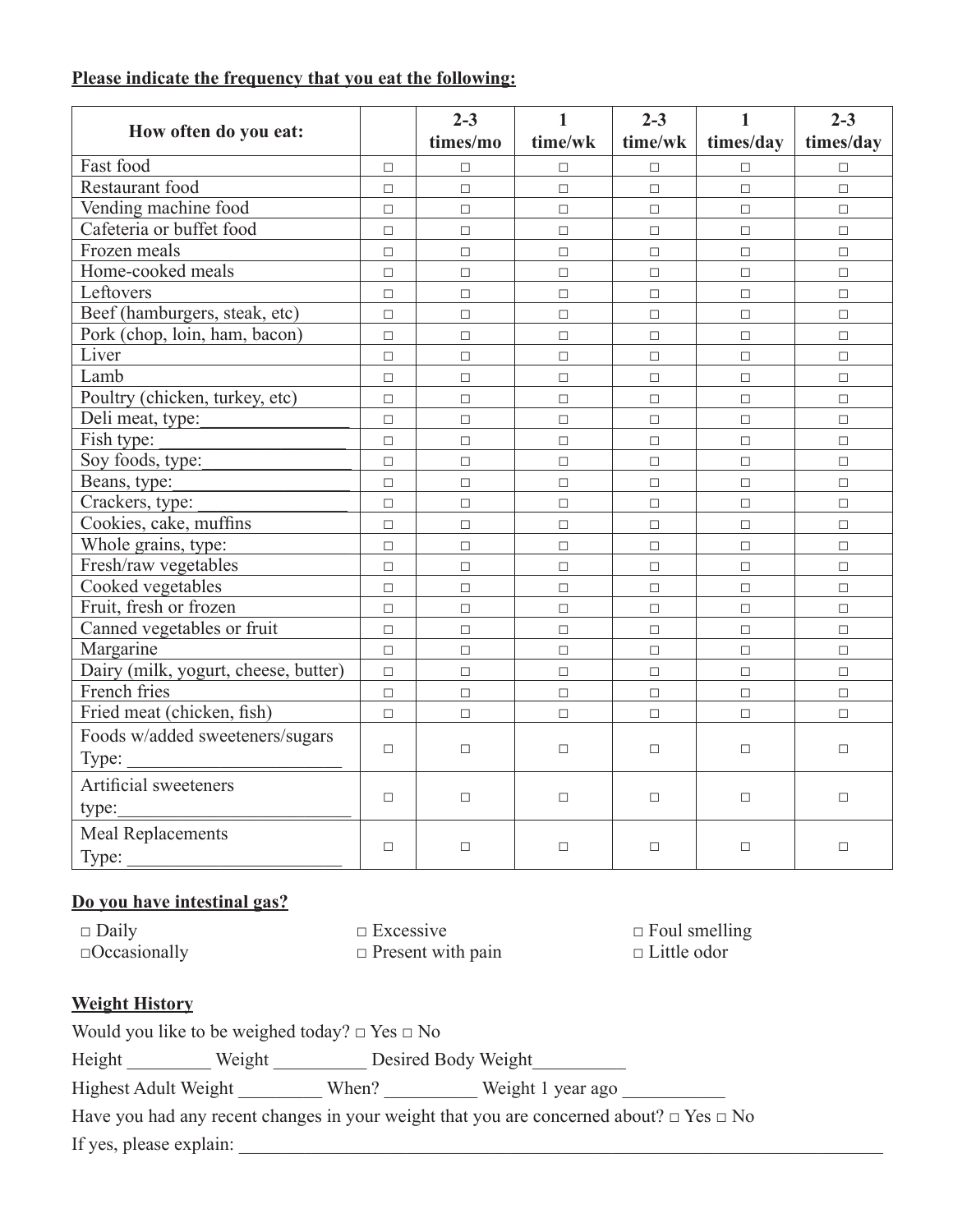#### **Digestive History:**

Do you associate any digestive symptoms with certain foods  $\Box$  Yes  $\Box$  No Please explain, \_\_\_\_\_\_\_\_\_\_\_\_\_\_\_\_\_\_\_\_\_\_\_\_\_\_\_\_\_\_\_\_\_\_\_\_\_\_\_\_\_\_\_\_\_\_\_\_\_\_\_\_\_\_\_\_\_\_\_\_\_\_\_\_\_\_\_\_\_\_\_\_\_\_

## **Please fill in the chart below with information about your bowel movements:**

| <b>Frequency</b> | $\Box$ More than 3x a day<br>$\Box$ 1-3x a day<br>$\Box$ 4-6x a week<br>$\Box$ 2-3x a week<br>$\Box$ 1 or fewer x a week | Consistency | $\Box$ Soft and well formed<br>$\Box$ often float<br>$\Box$ Difficult to pass<br>$\Box$ Diarrhea<br>$\Box$ Thin, long or narrow<br>$\Box$ Small and hard<br>$\Box$ Loose but not watery<br>$\Box$ Alternating between | Color | $\Box$ Medium brown<br>$\Box$ Very dark or black<br>$\Box$ Greenish color<br>$\Box$ Blood is visible<br>$\Box$ Varies a lot<br>$\Box$ Dark brown<br>$\Box$ Yellow, light care<br>$\Box$ Greasy, shiny |
|------------------|--------------------------------------------------------------------------------------------------------------------------|-------------|-----------------------------------------------------------------------------------------------------------------------------------------------------------------------------------------------------------------------|-------|-------------------------------------------------------------------------------------------------------------------------------------------------------------------------------------------------------|
|                  |                                                                                                                          |             | loose/ watery                                                                                                                                                                                                         |       | appearance                                                                                                                                                                                            |

 $\_$  , and the set of the set of the set of the set of the set of the set of the set of the set of the set of the set of the set of the set of the set of the set of the set of the set of the set of the set of the set of th

 $\_$  , and the set of the set of the set of the set of the set of the set of the set of the set of the set of the set of the set of the set of the set of the set of the set of the set of the set of the set of the set of th

Do you take laxatives, what type/ brand and how often?

| Please indicate how often you experience the following symptoms: |              |                     |               |  |  |  |  |
|------------------------------------------------------------------|--------------|---------------------|---------------|--|--|--|--|
| Heartburn                                                        | $\Box$ Often | $\square$ Sometimes | $\Box$ Rarely |  |  |  |  |
| Gas                                                              | $\Box$ Often | $\square$ Sometimes | $\Box$ Rarely |  |  |  |  |
| <b>Bloating</b>                                                  | $\Box$ Often | $\square$ Sometimes | $\Box$ Rarely |  |  |  |  |
| Stomach pain                                                     | $\Box$ Often | $\square$ Sometimes | $\Box$ Rarely |  |  |  |  |
| Nausea/Vomiting                                                  | $\Box$ Often | $\square$ Sometimes | $\Box$ Rarely |  |  |  |  |
| Diarrhea                                                         | $\Box$ Often | $\square$ Sometimes | $\Box$ Rarely |  |  |  |  |
| Constipation                                                     | $\Box$ Often | $\Box$ Sometimes    | $\Box$ Rarely |  |  |  |  |

#### **Diet History:**

Do you have any diet restriction or limitations for any reason (health, cultural, religious, or other)?

|  |  |  | $\Box$ Yes $\Box$ No please explain, |
|--|--|--|--------------------------------------|
|  |  |  |                                      |

Please list any food allergies, sensitivities, or intolerances \_\_\_\_\_\_\_\_\_\_\_\_\_\_\_\_\_\_\_\_\_\_\_\_\_\_\_\_\_\_\_\_\_\_\_\_\_\_\_\_

| Who prepares the majority of your meals?                                | Who shops for food? |                 |               |
|-------------------------------------------------------------------------|---------------------|-----------------|---------------|
| Where do you shop for food?                                             |                     |                 |               |
| What percent of the foods you eat are whole                             | $\%$ organic        | $%$ convenience | $\frac{0}{0}$ |
| If you do, how much time do you spend cooking/ preparing meal each day? |                     |                 |               |
| Do you find cooking difficult $\Box$ Yes $\Box$ No please explain,      |                     |                 |               |

□ Yes □ No please explain, \_\_\_\_\_\_\_\_\_\_\_\_\_\_\_\_\_\_\_\_\_\_\_\_\_\_\_\_\_\_\_\_\_\_\_\_\_\_\_\_\_\_\_\_\_\_\_\_\_\_\_\_\_\_\_\_\_\_\_\_\_\_\_\_

| Do you smoke? | $\Box$ Never | $\Box$ In the past | $\Box$ Currently                                                                        | $\Box$ How long              |
|---------------|--------------|--------------------|-----------------------------------------------------------------------------------------|------------------------------|
|               |              |                    | <b>Drug Use?</b> $\Box$ Never $\Box$ In the past $\Box$ Currently $\Box$ Type/frequency | $\Box$ Prefer not to discuss |